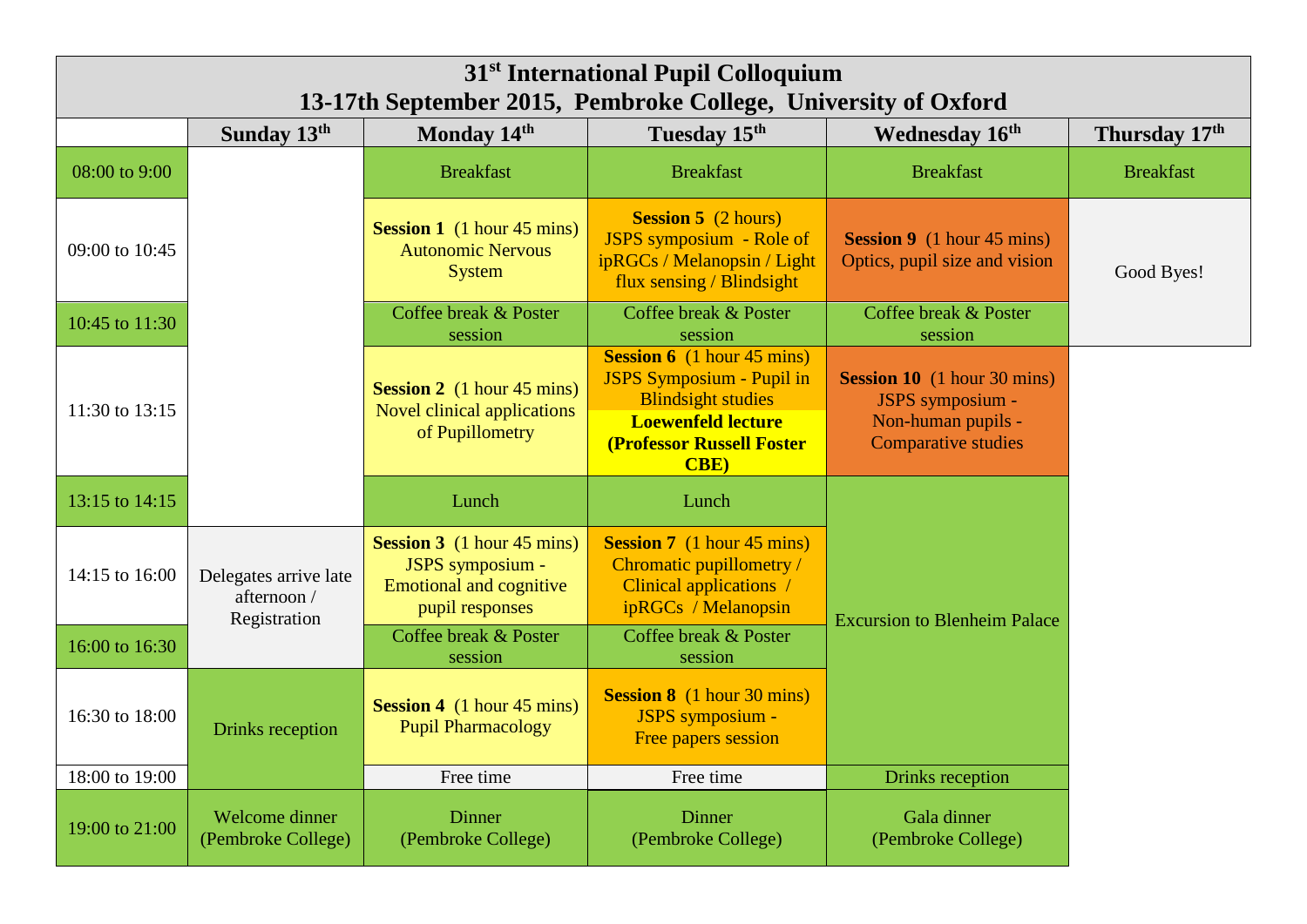# **Oral Presentations: Monday 14th September**





|                                     | <b>Session 1</b>                                                                     | <b>Time</b> | Title of presentation                                                                                                                                                                                    | <b>Authors</b>                                                                                                                                                |
|-------------------------------------|--------------------------------------------------------------------------------------|-------------|----------------------------------------------------------------------------------------------------------------------------------------------------------------------------------------------------------|---------------------------------------------------------------------------------------------------------------------------------------------------------------|
|                                     |                                                                                      | 9:00        | *The autonomic nervous system (30 mins)                                                                                                                                                                  | Fion Bremner                                                                                                                                                  |
|                                     |                                                                                      | 9:30        | $*P$ upil examination - a clinical perspective (30 mins)                                                                                                                                                 | Helmut Wilhelm                                                                                                                                                |
| 14 Sept (Monday)<br>9:00 to $10:45$ | <b>Autonomic</b><br><b>Nervous System</b><br><b>Chairs: Fion</b><br>Bremner / Helmut | 10:00       | <sup>C</sup> A New Pupil Light Reflex Test for Detecting Optic<br>Neuropathy Independent of the Fellow Eye Which Highly<br>Correlates to Visual Field Volume (15 mins)                                   | Pieter Poolman and Randy Kardon<br>Presented by Randy Kardon                                                                                                  |
|                                     |                                                                                      | 10:15       | Diurnal variation of pupillometric relative afferent pupillary<br>defect in normal subjects and glaucoma patients (15 mins)                                                                              | Audrey Shwe-Tin, Guy Smith, Fion Bremner and Ian<br>Murdoch                                                                                                   |
|                                     | Wilhelm                                                                              | 10:30       | Cobjective Analysis of Retinal Function using chromatic<br>Pupillography in advanced Retinitis Pigmentosa and the<br>relationship to the electrically evoked phosphene thresholds<br>$(15 \text{ mins})$ | Carina Kelbsh, Fumiatsu Maeda, Jolanta Lisowska,<br>Lukasz Lisowski, Torsten Strasser, Krunoslav Stingl,<br>Barbara Wilhelm, Helmut Wilhelm and Tobias Peters |

|                                    | <b>Session 2</b>                                                                                                                                                  | <b>Time</b>                                                                                          | <b>Title of presentation</b>                                                                  | <b>Authors</b>                                                                                                                               |                                                                                                                                                     |                                                                            |
|------------------------------------|-------------------------------------------------------------------------------------------------------------------------------------------------------------------|------------------------------------------------------------------------------------------------------|-----------------------------------------------------------------------------------------------|----------------------------------------------------------------------------------------------------------------------------------------------|-----------------------------------------------------------------------------------------------------------------------------------------------------|----------------------------------------------------------------------------|
| 14 Sept (Monday)<br>11:30 to 13:15 | 11:30<br><b>Novel clinical</b><br>12:00<br>applications of<br><b>Pupillometry</b><br>12:30<br>Chairs: Randy<br>Kardon / Aki<br>Kawasaki<br>12:45<br>mins<br>13:00 |                                                                                                      | *A pupil for all seasons: seasonal variation of the pupil light<br>reflex $(30 \text{ mins})$ | Mirjam Münch, Persefoni Kourti, Sylvie Collomb and<br>Aki Kawasaki<br>Presented by Mirjam Münch and Aki Kawasaki                             |                                                                                                                                                     |                                                                            |
|                                    |                                                                                                                                                                   |                                                                                                      |                                                                                               |                                                                                                                                              | "Multifocal pupillography identifies changes in visual<br>sensitivity according to severity of diabetic retinopathy in type<br>2 diabetes (30 mins) | Ted Maddess, Chris Nolan, Andrew James, Alicia<br>Jenkins and Faran Sabeti |
|                                    |                                                                                                                                                                   | <sup>C</sup> The Post Illumination Pupil Response (PIPR) in Seasonal<br>Affective Disorder (15 mins) | Kathryn Roecklein, Shannon Donofry, Megan Miller,<br>Aidan Wright and Paul Gamlin             |                                                                                                                                              |                                                                                                                                                     |                                                                            |
|                                    |                                                                                                                                                                   |                                                                                                      |                                                                                               | <sup>C</sup> Characterization of the pupillary response in epilepsy patients<br>using the multifocal objective pupillographic perimetry (15) | Eman Ali, Christian Lueck, Kate Martin, Angela<br>Borbelj and Ted Maddess                                                                           |                                                                            |
|                                    |                                                                                                                                                                   |                                                                                                      | <sup>C</sup> Validation of the Pupillometric Index of Melanopsin<br>Response (15 mins)        | Christopher Tyler, Lora Likova and Spero Nicholas                                                                                            |                                                                                                                                                     |                                                                            |



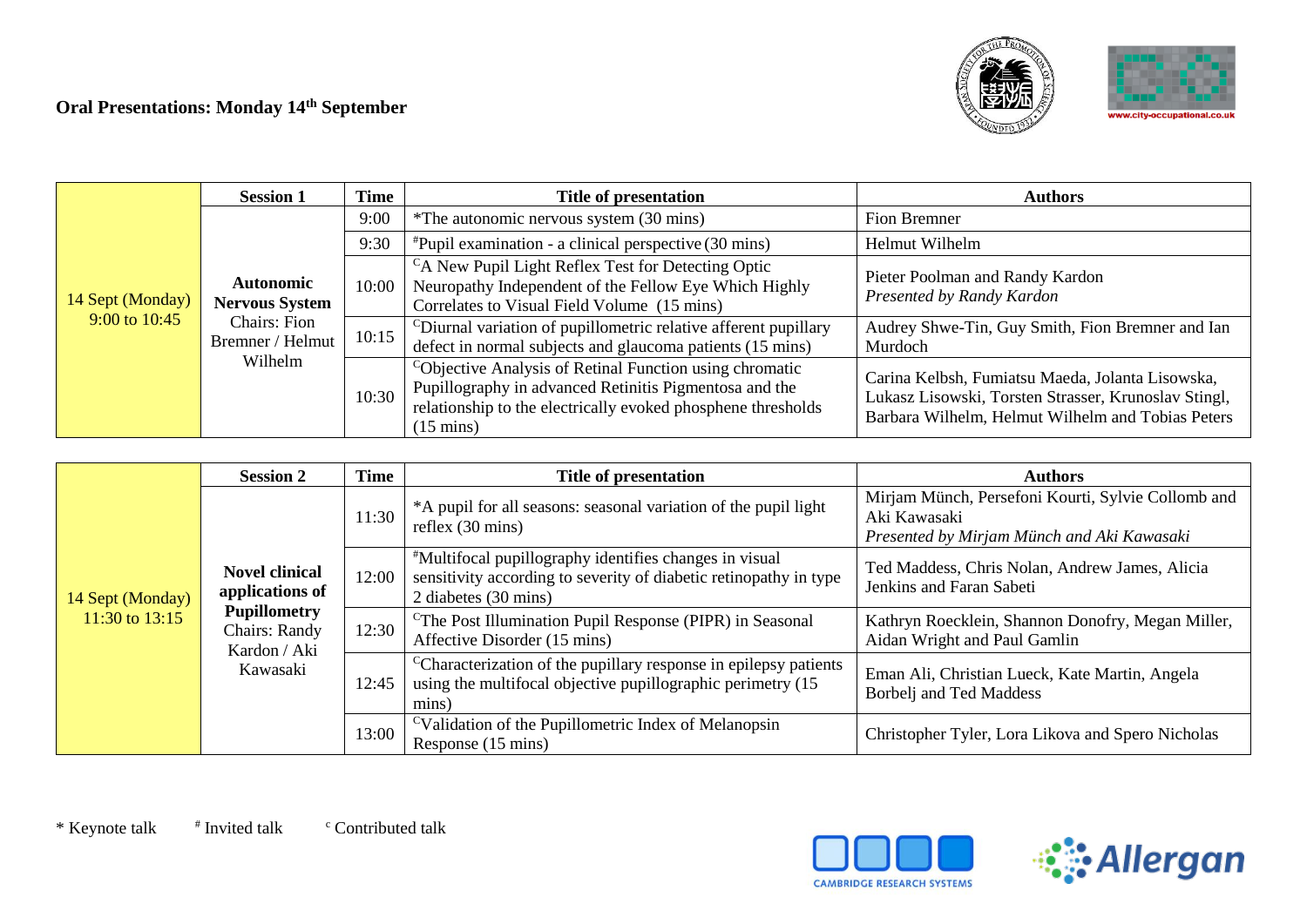



# **Oral Presentations: Monday 14th September**

|                                    | <b>Session 3</b>                                                                                                                        | <b>Time</b> | Title of presentation                                                                                                   | <b>Authors</b>                                                                                            |
|------------------------------------|-----------------------------------------------------------------------------------------------------------------------------------------|-------------|-------------------------------------------------------------------------------------------------------------------------|-----------------------------------------------------------------------------------------------------------|
| 14 Sept (Monday)<br>14:15 to 16:00 | <b>JSPS</b><br>symposium -<br><b>Emotional and</b><br>cognitive pupil<br>responses<br>Chairs: Jonathan<br>Erichsen / Hannah<br>Smithson | 14:15       | *Using the pupillary light response to study encoding and<br>maintenance of visual working memory (30 mins)             | Sebastiaan Mathôt, Tessel Blom and Stefan Van der<br>Stigchel                                             |
|                                    |                                                                                                                                         | 14:45       | $*$ Pupillometry: A window to the emotions? (30 mins)                                                                   | Jonathan Erichsen, Robert Snowden, Katherine<br>O'Farrell, Daniel Burley, Naomi Newton and Nicola<br>Gray |
|                                    |                                                                                                                                         | 15:15       | <i>*Pupillary measurements reveal psychological and biological</i><br>status - JSPS Symposium Invited Speaker (15 mins) | Atsuhiko Iijima                                                                                           |
|                                    |                                                                                                                                         | 15:30       | <sup>C</sup> Electrophysiological and pupillary correlates of inhibitory<br>control under load (15 mins)                | Piril Hepsomali, Simon Liversedge, Julie Hadwin,<br>Federica Degno and Matthew Garner                     |
|                                    |                                                                                                                                         | 15:45       | <sup>C</sup> Evaluation of psychological state based on pupillary<br>changes under variable luminosity (15 mins)        | Kenta Tomioka, Takehiko Bando and Atsuhiko Iijima                                                         |

|                                    | <b>Session 4</b>                      | <b>Time</b> | Title of presentation                                                                                   | <b>Authors</b>                                                                  |
|------------------------------------|---------------------------------------|-------------|---------------------------------------------------------------------------------------------------------|---------------------------------------------------------------------------------|
| 14 Sept (Monday)<br>16:30 to 18:15 | <b>Pupil</b>                          | 16:30       | *What Is a Positive Apraclonidine Test for Horner's<br>Syndrome? (30 mins)                              | Randy Kardon and Chris Kirkpatrick                                              |
|                                    |                                       | 17:00       | <i>Latent pupil dilation to light: unmasking by clonidine (30)</i><br>mins)                             | Elemer Szabadi, Asit Biswas, Robert Langley and<br><b>Christopher Bradshaw</b>  |
|                                    | <b>Pharmacology</b><br>Chairs: Elemer | 17:30       | <sup>C</sup> Reward sensitivity and motivation indexed by pupillary<br>response (15 mins)               | Kinan Muhammed, Michael Ben Yehuda, Sanjay<br>Manohar and Masud Husain          |
|                                    | Szabadi / Anja<br>Horn                | 17:45       | CD opamine modulates the pupillary response to reward $(15$<br>mıns)                                    | Sanjay Manohar and Masud Husain                                                 |
|                                    |                                       | 18:00       | <sup>C</sup> GABAergic innervation of the ciliary ganglion in different<br>vertebrate species (15 mins) | Anja Horn, Miriam Barnerssoi, Inca Schneider,<br>Jonathan Erichsen and Paul May |



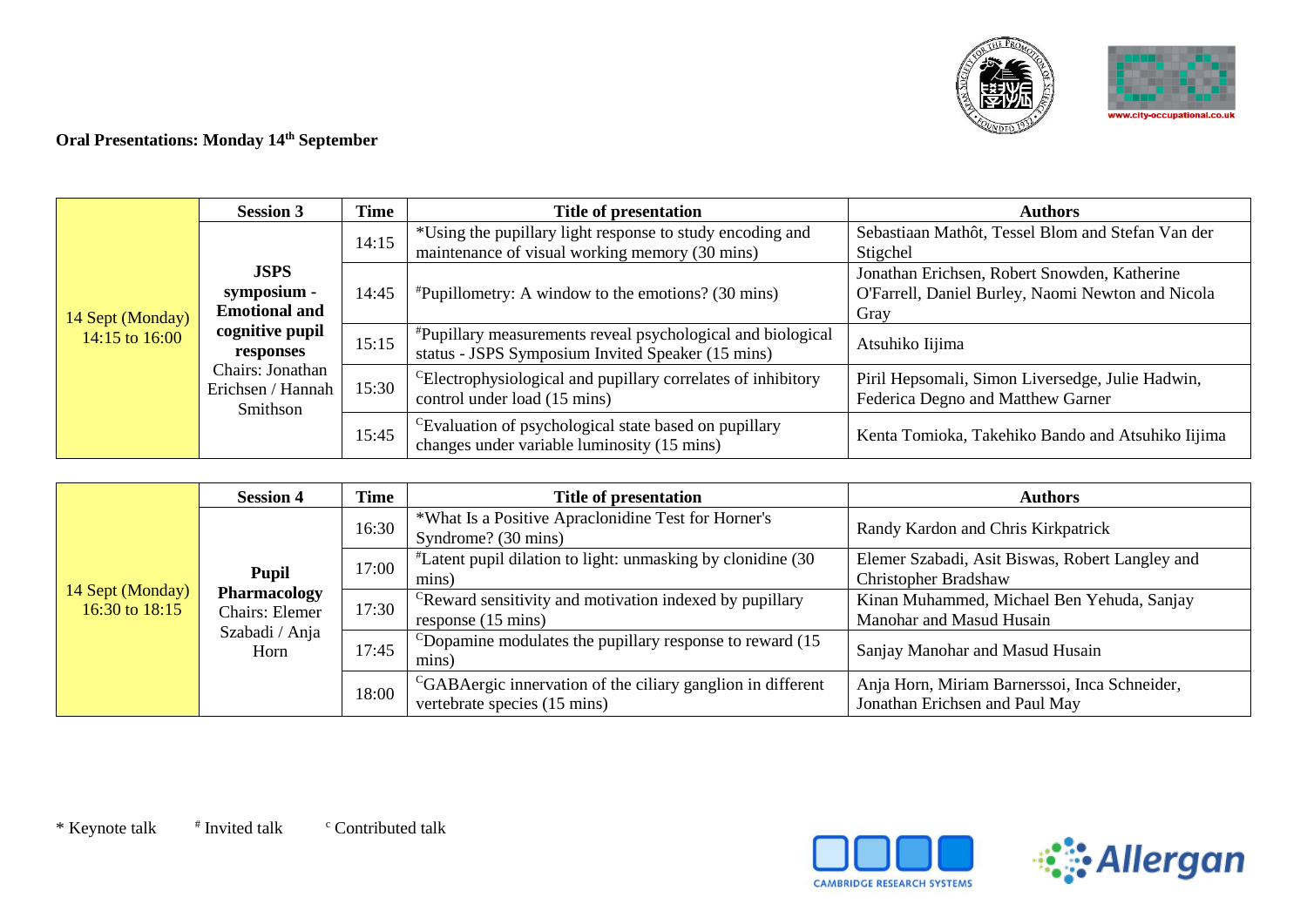



### **Oral Presentations: Tuesday 15th September**

|                                    | <b>Session 5</b>                                                                                                                                                                          | <b>Time</b> | Title of presentation                                                                                                                  | <b>Authors</b>                                                                        |
|------------------------------------|-------------------------------------------------------------------------------------------------------------------------------------------------------------------------------------------|-------------|----------------------------------------------------------------------------------------------------------------------------------------|---------------------------------------------------------------------------------------|
|                                    | 9:00<br><b>JSPS</b> symposium -<br>9:15<br>Role of ipRGCs /<br><b>Melanopsin / Light</b><br>9:45<br>flux sensing /<br><b>Blindsight</b><br>Chairs: Paul<br>Gamlin / Sei-ichi<br>Tsujimura |             | JSPS opening remarks, current programmes, research<br>fellowships (15 mins)                                                            | Chigusa Ogaya and Takafumi Okada                                                      |
|                                    |                                                                                                                                                                                           |             | <sup>*</sup> Intrinsically-photosensitive Ganglion Cells in the Primate<br>Retina: Anatomy, Physiology and Behavioural Roles (30 mins) | Paul Gamlin                                                                           |
| 15 Sept (Tuesday)<br>9:00 to 11:00 |                                                                                                                                                                                           |             | The ganzfeld-evoked pupil response to cone- and melanopsin-<br>stimulation (30 mins)                                                   | Seiichi Tsujimura                                                                     |
|                                    |                                                                                                                                                                                           | 10:15       | <sup>5</sup> Biophysics of signal generation by Intrinsically Photosensitive Michael Do<br>Retinal Ganglion Cells (15 mins)            |                                                                                       |
|                                    |                                                                                                                                                                                           | 10:30       | $\rm{CipRGCs}$ and IOP (15 mins)                                                                                                       | Paul Richter, Torsten Strasser, Barbara Wilhelm, Helmut<br>Wilhelm and Carina Kelbsch |
|                                    |                                                                                                                                                                                           | 10:45       | Pupil orienting responses coordinated by the superior<br>colliculus $(15 \text{ mins})$                                                | Chin-An Wang and Douglas Munoz                                                        |

|                                     | <b>Session 6</b>                               | <b>Time</b> | Title of presentation                                                                                                                                         | <b>Authors</b>                                                           |
|-------------------------------------|------------------------------------------------|-------------|---------------------------------------------------------------------------------------------------------------------------------------------------------------|--------------------------------------------------------------------------|
|                                     |                                                | 11:30       | "Vision and eye movements in blindsight - JSPS Symposium<br>Invited Speaker (15 mins)                                                                         | Masatoshi Yoshida                                                        |
| 15 Sept (Tuesday)<br>11:30 to 13:15 | <b>JSPS Symposium -</b><br>Pupil in Blindsight | 11:45       | "Efficacy of pupil responses elicited to grating stimuli for<br>detection of visual processing in hemianopia (15 mins)                                        | Arash Sahraie, Mary-Joan MacLeod, Ceri Trevethan and<br>Larry Weiskrantz |
|                                     | studies<br>Chairs: Arash                       | 12:00       | <sup>C</sup> Localising gain-control in the subcortical pupillary pathway<br>$(15 \text{ mins})$                                                              | Corinne Carle, Andrew James, Yanti Rosli and Ted<br>Maddess              |
|                                     | Sahraie / Masatoshi                            | 12:15       | Introduction to Loewenfeld Lecture $(5 + 5$ mins)                                                                                                             | Randy Kardon / John Barbur                                               |
|                                     | Yoshida                                        | 12:25       | Loewenfeld Lecture: "Light, Clocks and Pupil<br>Constriction: Defining the 3rd Photoreceptor System within Russell Foster CBE<br>the Eye" $(50 \text{ mins})$ |                                                                          |



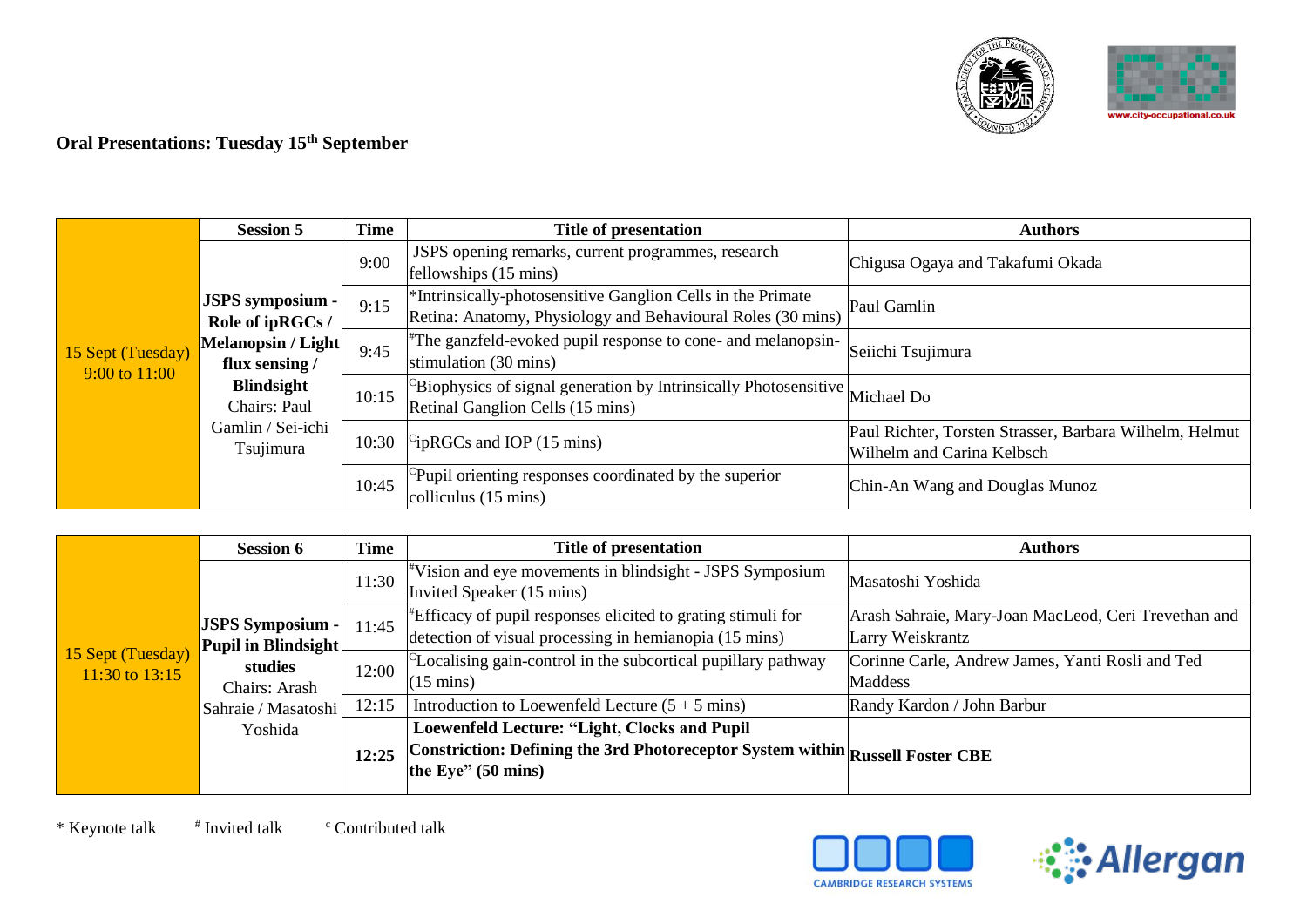# **Oral Presentations: Tuesday 15th September**





|                                     | <b>Session 7</b>                                      | <b>Time</b> | <b>Title of presentation</b>                                                                                                                                                    | <b>Authors</b>                                                                                                                                                                |
|-------------------------------------|-------------------------------------------------------|-------------|---------------------------------------------------------------------------------------------------------------------------------------------------------------------------------|-------------------------------------------------------------------------------------------------------------------------------------------------------------------------------|
| 15 Sept (Tuesday)<br>14:15 to 16:00 |                                                       | 14:15       | *Development of a chromatic pupillography protocol for the<br>first gene therapy trial in patients with CNGA3-linked<br>achromatopsia (30 mins)                                 | Barbara Wilhelm, Tobias Peters, Fumiatsu Maeda,<br>Jolanta Lisowska, Lukasz Lisowski, Carina Kelbsch,<br>Torsten Strasser, Ditta Zobor, Helmut Wilhelm and<br>Dominik Fischer |
|                                     | <b>Chromatic</b><br>pupillometry /<br><b>Clinical</b> | 14:45       | "Pupil responses to selective wavelength (colored) light<br>stimulation in healthy and retinal degeneration mouse models<br>$(30 \text{ mins})$                                 | Corinne Kostic, Sylvain Crippa, Catherine Martin,<br>Randy Kardon, Yvan Arsenijevic and Aki Kawasaki                                                                          |
|                                     | applications /<br>ipRGCs /<br><b>Melanopsin</b>       | 15:15       | <sup>C</sup> Melanopsin richer photopically metameric lights experienced in<br>a simulated sports field environment are perceived as relatively<br>brighter $(15 \text{ mins})$ | Sam Berman, Bradley Schlesselman and Brian Liebel                                                                                                                             |
|                                     | Chairs: Barbara<br>Wilhelm / Ted<br><b>Maddess</b>    | 15:30       | <sup>C</sup> Brightness perception of metamers that light a simulated sports<br>field depends on metamer melanopsin content (15 mins)                                           | Sam Berman, Bradley Schlesselman and Brian Liebel                                                                                                                             |
|                                     |                                                       | 15:45       | <sup>C</sup> Diagnosing Alzheimer's Disease using Features of Pupil Light<br>Reflex to chromatic stimuli - Preliminary results (15 mins)                                        | Wioletta Nowak, Minoru Nakayama, Martyna<br>Pieniążek, Anna Żarowska, Andrzej Hachoł and<br>Marta Misiuk-Hojło<br>Presented by Minoru Nakayama                                |

|                                     | <b>Session 8</b>                                                                                                                       | <b>Time</b>                                                                                          | Title of presentation                                                                                                                                         | <b>Authors</b>                                                                                |
|-------------------------------------|----------------------------------------------------------------------------------------------------------------------------------------|------------------------------------------------------------------------------------------------------|---------------------------------------------------------------------------------------------------------------------------------------------------------------|-----------------------------------------------------------------------------------------------|
|                                     |                                                                                                                                        | 16:30                                                                                                | <sup>C</sup> Contributions of rod and cone pathways to the photic blink<br>reflex and their interplay with pupillary light reflexes (15 mins)                 | Pawel Matusz, Sylvain Crippa, Michael Notter,<br>Jacques Anken, Aki Kawasaki and Micah Murray |
|                                     |                                                                                                                                        | 16:45                                                                                                | <sup>C</sup> Time series analysis of pupillometric data $(15 \text{ mins})$                                                                                   | Alexandre Zénon                                                                               |
| 15 Sept (Tuesday)<br>16:30 to 18:00 | <b>JSPS</b> symposium<br>17:00<br>- Free papers<br>session<br>17:15<br>Chairs: Hannah<br>Smithson / Daniel<br>Osorio<br>17:30<br>17:45 |                                                                                                      | *Real-time simulations of senile miosis with optical device and<br>image processing - JSPS Symposium Invited Speaker (15 mins)                                | Katsunori Okajima                                                                             |
|                                     |                                                                                                                                        |                                                                                                      | ${}^{\text{c}}$ Effect of proximity clues in pupil measurements (15 mins)                                                                                     | Carles Otero, Mikel Aldaba, Juan Carlos Ondategui-<br>Parra and Jaume Pujol                   |
|                                     |                                                                                                                                        | <sup>C</sup> Pupils of the pupils: chromatic pupillometry in healthy children<br>$(15 \text{ mins})$ | Sylvain Crippa, Fatima Pedrosa Domellöf and Aki<br>Kawasaki                                                                                                   |                                                                                               |
|                                     |                                                                                                                                        |                                                                                                      | <sup>C</sup> Effects of stimulating melanopsin-containing retinal ganglion<br>cells in migraine patients using multifocal objective<br>pupillometry (15 mins) | Eman Ali, Christian Lueck, Corinne Carle, Maria<br>Kolic and Ted Maddess                      |

\* Keynote talk <sup>#</sup> Invited talk  $\cdot$  Contributed talk



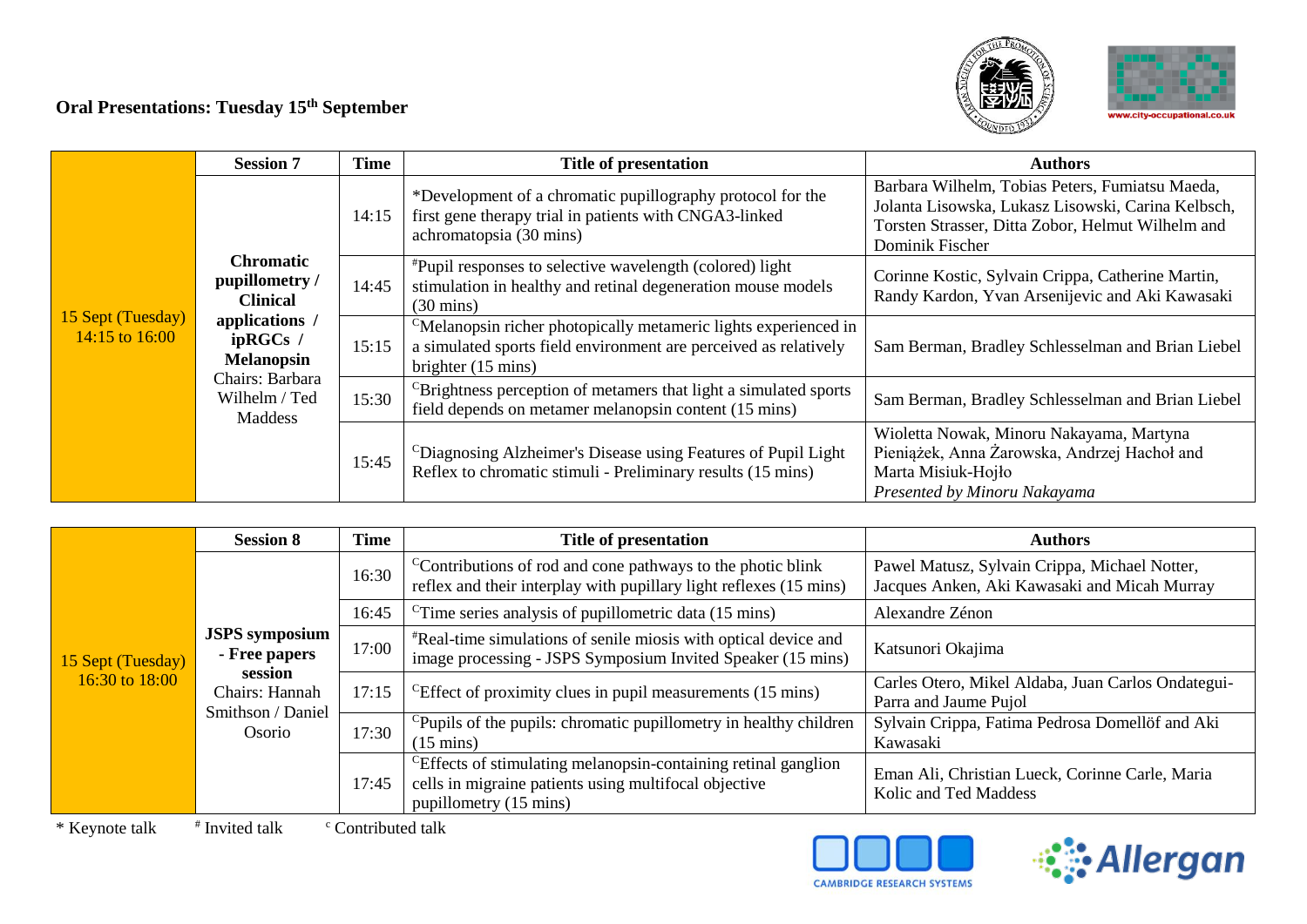#### **Oral Presentations: Wednesday 16 th September**





|  | <b>Session 9</b>                                                                                                                | <b>Time</b> | Title of presentation                                                                                 | Authors                                                          |
|--|---------------------------------------------------------------------------------------------------------------------------------|-------------|-------------------------------------------------------------------------------------------------------|------------------------------------------------------------------|
|  |                                                                                                                                 | 9:00        | *Pupil and optics: a new vision (30 mins)                                                             | Pablo Artal                                                      |
|  |                                                                                                                                 | 9:30        | *Why do animal eyes have pupils of different shapes?                                                  | Martin Banks, William Sprague, Jurgen Schmoll, Jared Parnell and |
|  | 16 Sept<br>Optics, pupil<br>(Wednesday)<br>size and vision<br>9:00 to<br>Chairs: Pablo<br>10:45<br>Artal / Toshifumi<br>Mihashi |             | $(30 \text{ mins})$                                                                                   | Gordon Love                                                      |
|  |                                                                                                                                 | 10:00       | <sup>C</sup> Stability of the iris and the crystalline lens after<br>saccadic eye movements (15 mins) | Juan Tabernero and Pablo Artal                                   |
|  |                                                                                                                                 | 10:15       | <sup>C</sup> Natural pupil size, higher order aberrations and<br>optimum visual performance (15 mins) | John Barbur and Eugénie Dalimier                                 |
|  |                                                                                                                                 | 10:30       | <sup>C</sup> Multifocal lenses and elongated pupils (15 mins)                                         | Gordon Love, Jared Parnell, William Sprague and Martin Banks     |

|                                    | <b>Session 10</b>         | Time                                                          | Title of presentation                                                      | <b>Authors</b>                                          |  |
|------------------------------------|---------------------------|---------------------------------------------------------------|----------------------------------------------------------------------------|---------------------------------------------------------|--|
|                                    | <b>JSPS</b>               | 11:30                                                         | *Spectral discrimination in "color blind" animals via                      | Alexander Stubbs and Christopher Stubbs                 |  |
|                                    | symposium -               |                                                               | chromatic aberration (30 mins)                                             |                                                         |  |
| 16 Sept                            | Non-human                 | 12:00                                                         | <sup>#</sup> Pupil constriction in teleost fish is related to              | <b>Ronald Douglas</b>                                   |  |
| (Wednesday)<br>$11:30$ to<br>13:00 | pupils -                  |                                                               | camouflage not vision (30 mins)                                            |                                                         |  |
|                                    | Comparative               | <i>*Pupillary responses to electrical stimulations of the</i> | Toshifumi Mihashi, Yoko Hirohara, Tomomitsu Miyoshi,                       |                                                         |  |
|                                    | studies                   | 12:30                                                         | sclera of peripheral cornea in cats, porcines, and                         | Hiroyuki Kanda, Takashi Fujikado, Thomas Drew and James |  |
|                                    | Chairs: Ron               |                                                               | rabbits - JSPS Symposium Invited Speaker (15 mins)                         | Wolffsohn                                               |  |
|                                    | Douglas / Martin<br>Banks | 12:45                                                         | <sup>C</sup> Melanopsin mRNA in the iris of the turtle $(15 \text{ mins})$ | James Dearworth, Sze Cheng and Christopher Anderson     |  |



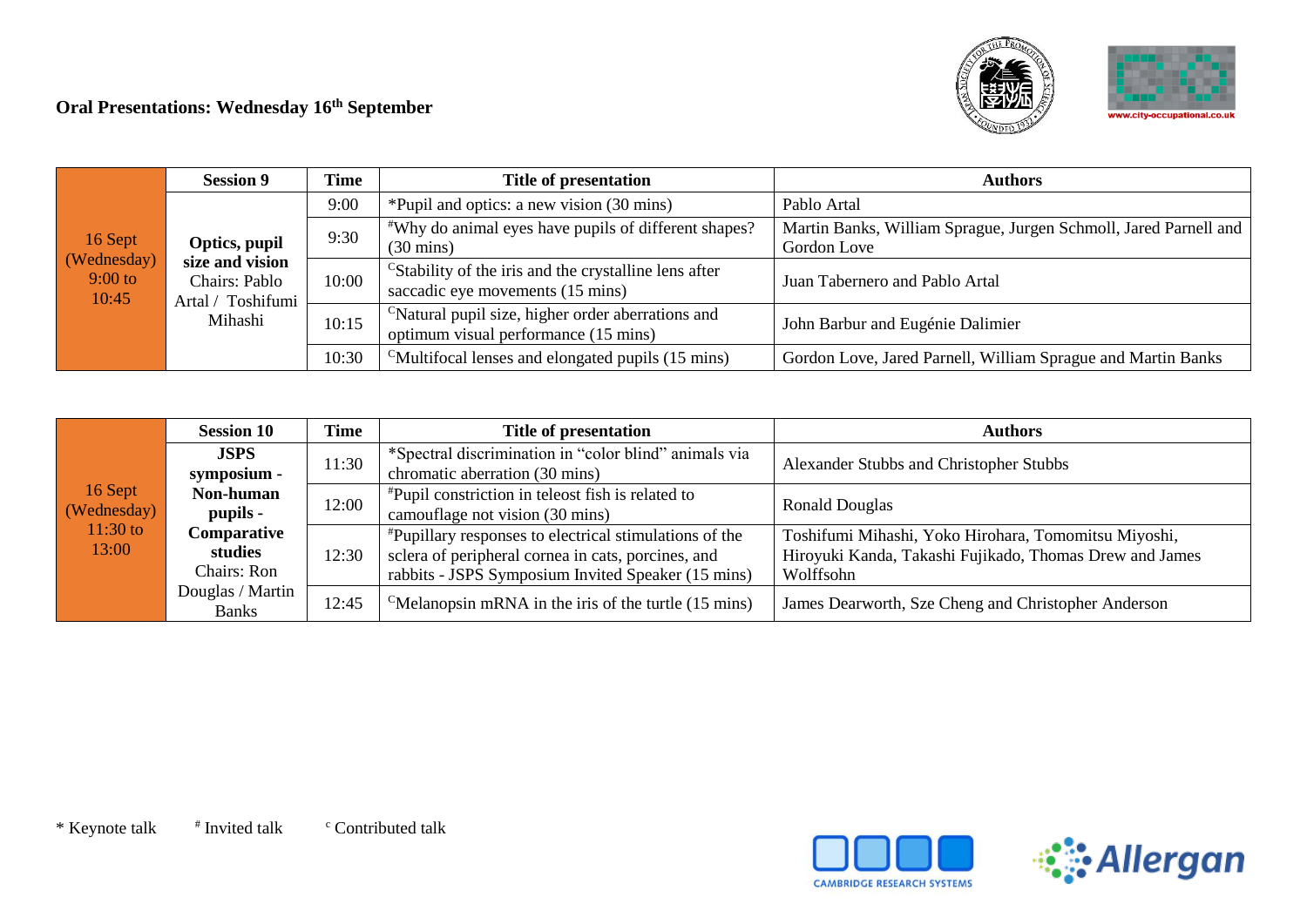

#### **Poster Presentations**

Posters are required to be mounted on the provided poster boards, anytime between arrival on the evening of Sunday 13<sup>th</sup> of September, and 9:00 on Monday 14<sup>th</sup> of September.

Presenters are asked to be present at their posters during the morning coffee break and poster sessions, 10:45 (or after the end of the preceding session) to 11:30 on Monday, Tuesday and Wednesday of the conference.

Please take down your poster between Wednesday afternoon and Thursday morning, before departing.

|                          | <b>Times</b>                   | <b>Poster</b><br>number                                                                                         | <b>Title of presentation</b>                                                                                        | Authors                                                                                                                |
|--------------------------|--------------------------------|-----------------------------------------------------------------------------------------------------------------|---------------------------------------------------------------------------------------------------------------------|------------------------------------------------------------------------------------------------------------------------|
|                          |                                |                                                                                                                 | The Pupil Light Reflex and its possible connection to Hearing<br>Impairment                                         | Yang Wang, Adriana Zekveld, Graham Naylor, Thomas<br>Lunner, Barbara Ohlenforst, Thomas Koelewijn and<br>Sophia Kramer |
|                          |                                | 2                                                                                                               | Mechanism of pain-evoked pupil-dilation: a species difference                                                       | Elemer Szabadi                                                                                                         |
| Poster<br>sessions       | 10:45 to $11:30$<br>on Monday, | 3                                                                                                               | Effect of pupil dilation on objective and subjective refraction                                                     | Yo Iwata and Hitoshi Ishikawa                                                                                          |
| Tuesday and<br>Wednesday |                                | 4                                                                                                               | Pupillary size and light reflex in premature infants                                                                | Tetsuya Ikeda, Hitoshi Ishikawa, Ken Asakawa,<br>Toshiaki Goseki and Kimiya Shimizu                                    |
|                          | 6                              | The distribution of anisocoria in a group of unselected patients<br>attending a primary care optometry practice | Simon Barnard, Ron Maor, Alex Levit, Yuval Yashiv<br>and Ellis Johnson                                              |                                                                                                                        |
|                          |                                |                                                                                                                 | Distribution of pupil eccentricity in a group of unselected patients<br>attending a primary care optometry practice | Simon Barnard, Ron Maor, Yuval Yashiv, Alex Levit<br>and Ellis Johnson                                                 |
|                          |                                |                                                                                                                 | Colour pupillometry in primary open angle glaucoma                                                                  | Dan Milea, Rukmini Venkata, Mani Baskaran, Shamira<br>Perera, Tin Aung and Joshua Gooley                               |